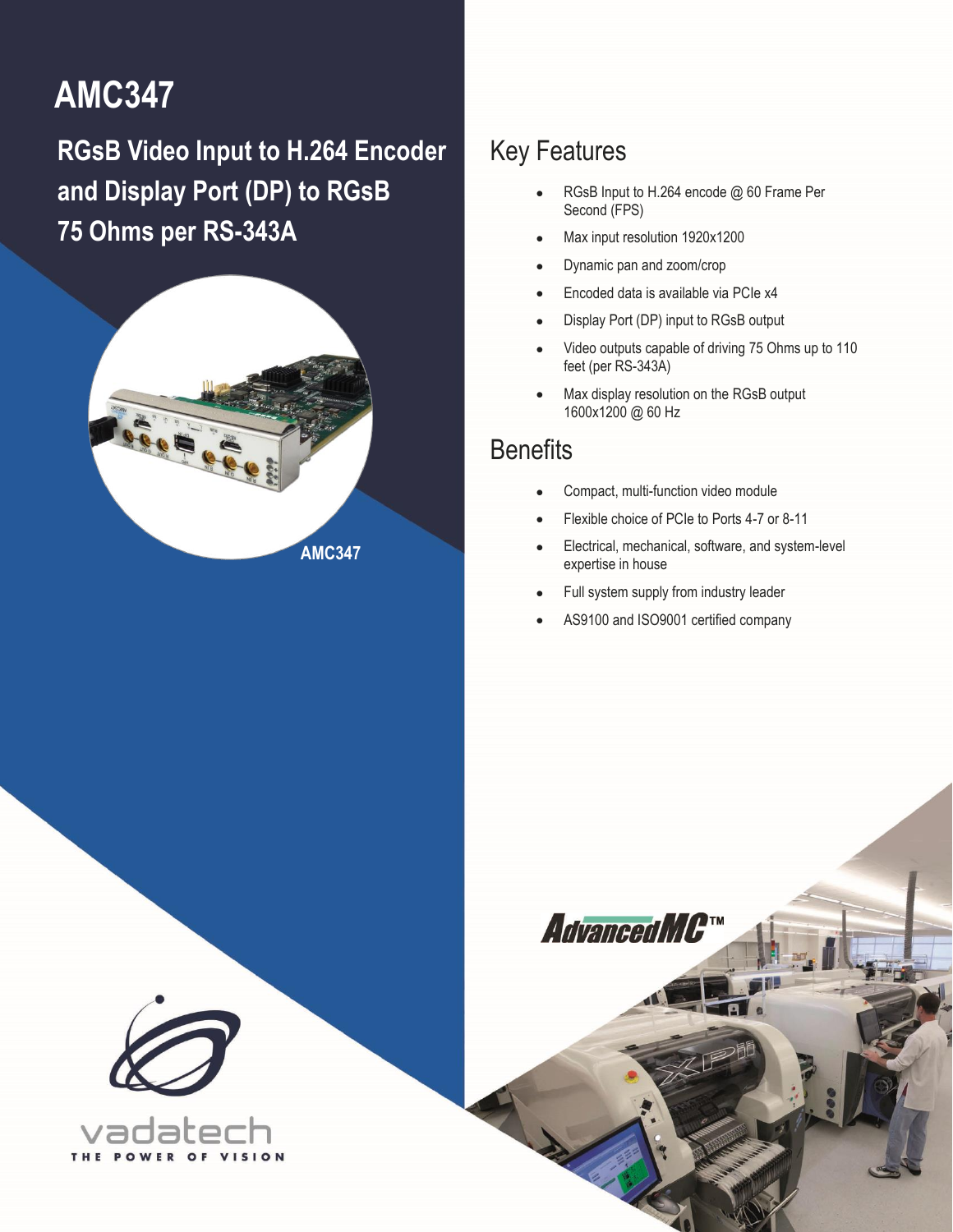# **[AMC347](#page-0-0)**

The AMC347 has RGsB and DP video inputs with an RGsB output. The module encodes the RGsB input to H.264 and provides data to the host over PCIe.

The module converts the DP input to RGsB output which is capable of driving UXGA video up to 110 feet over coaxial cable. The output characteristic being 1 VPP into 75 ohms per RS-343A which can drive a minimum of 110 feet. The DP input is independent to the RGsB video input.

The RGsB input/output connectors are 75 Ohms MCX style.

Se[e Super Carrier](https://www.vadatech.com/media/pdf_VT835_836_Brouchure.pdf) for high-density processing platforms compatible with this product.



*Figure 1: AMC347*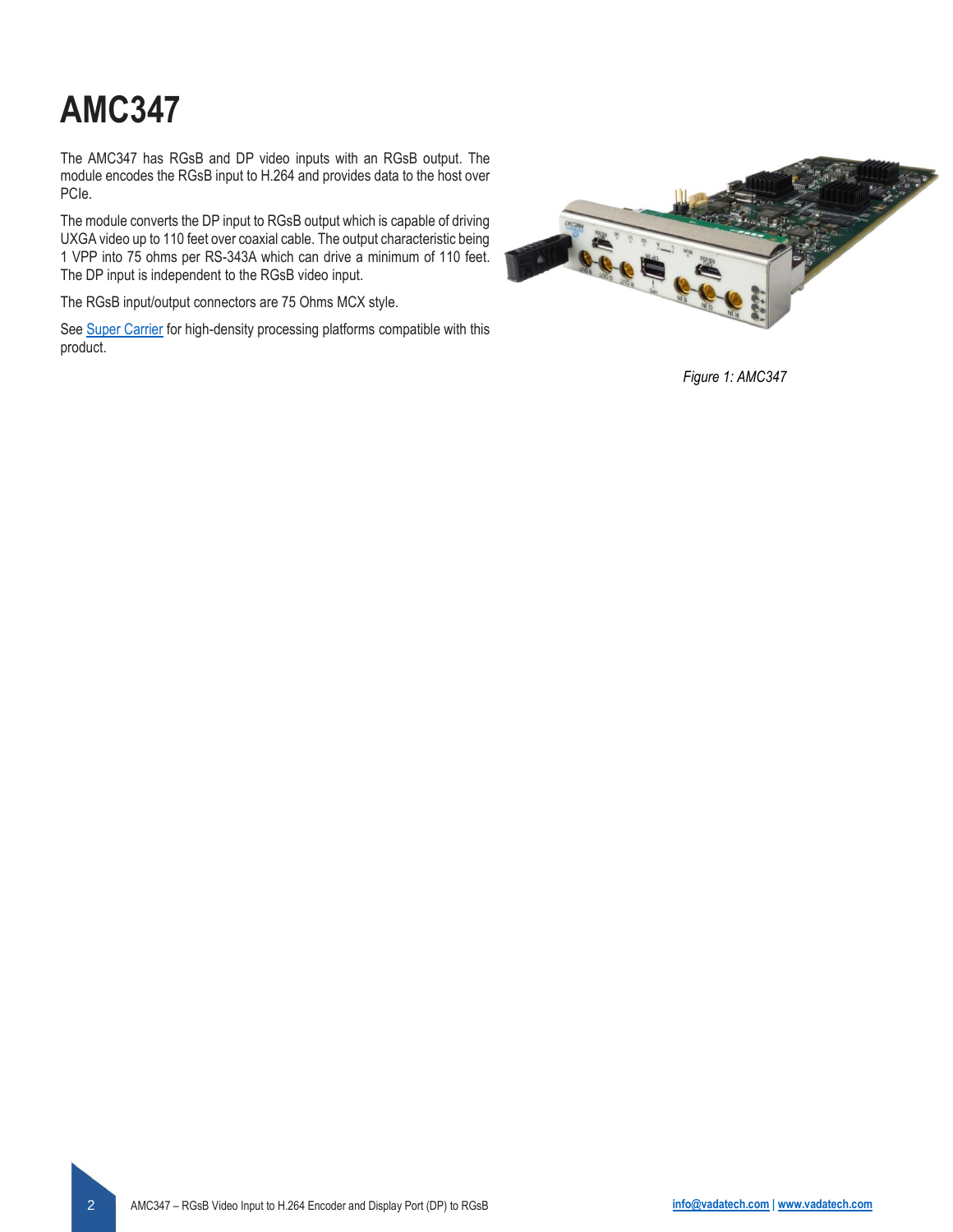### Block Diagram



*Figure 2: AMC347 Functional Block Diagram*

### Front Panel



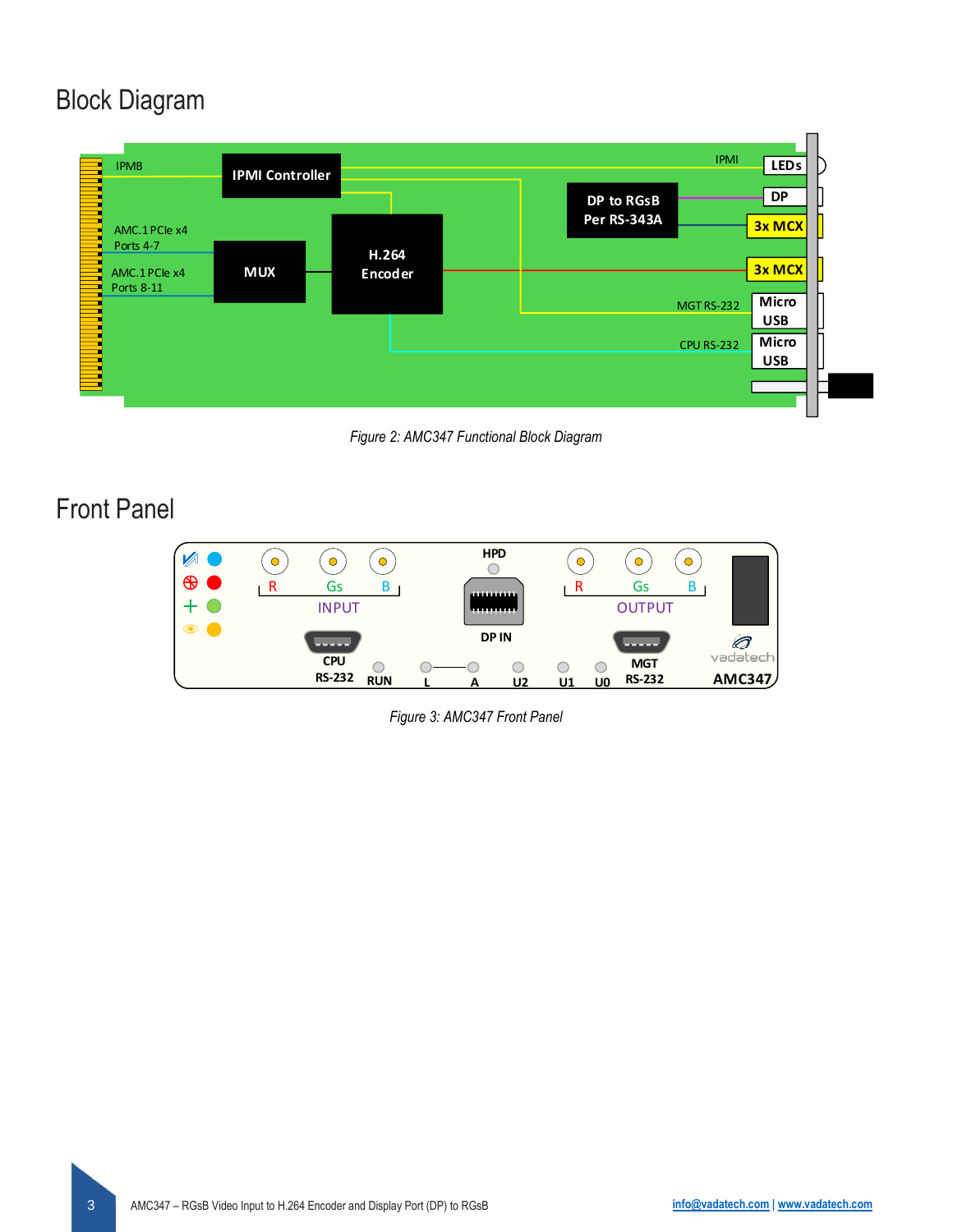## **Specifications**

| <b>Architecture</b>      |                                                                      |                                                                         |
|--------------------------|----------------------------------------------------------------------|-------------------------------------------------------------------------|
| <b>Physical</b>          |                                                                      | Dimensions Single module, mid-size (full-size optional)                 |
|                          |                                                                      | Width: 2.89" (73.5 mm)                                                  |
|                          |                                                                      | Depth 7.11" (180.6 mm)                                                  |
| <b>Type</b>              |                                                                      | Video RGsB to H.264 and DP to RGsB output per RS-343A                   |
|                          |                                                                      | Video Resolution RGsB @ 1920x1200 and RGsB out 1600x1200                |
| <b>Standards</b>         |                                                                      |                                                                         |
| <b>AMC</b>               |                                                                      | Type AMC.1                                                              |
| <b>Module Management</b> |                                                                      | <b>IPMI</b> IPMI v2.0                                                   |
| <b>PCIe</b>              |                                                                      | Lanes Dual x4                                                           |
| <b>Configuration</b>     |                                                                      |                                                                         |
| <b>Power</b>             | <b>AMC347 6W</b>                                                     |                                                                         |
| <b>Environmental</b>     |                                                                      | Temperature See Ordering Options and Environmental Spec Sheet           |
|                          |                                                                      | Vibration Operating 9.8 m/s <sup>2</sup> (1G), 5 to 500 Hz on each axis |
|                          |                                                                      | Shock Operating 30G on each axis                                        |
|                          |                                                                      | Relative Humidity 5 to 95% non-condensing                               |
| <b>Front Panel</b>       |                                                                      | Interface Connectors MCX at 75 Ohms for RGsB input/output               |
|                          |                                                                      | Mini Display Port for video input                                       |
|                          |                                                                      | Dual Micro USB for RS-232 (management and payload)                      |
|                          |                                                                      | LEDs IPMI management control                                            |
|                          |                                                                      | Mechanical Hot-swap ejector handle                                      |
| <b>Software Support</b>  |                                                                      | <b>Operating System</b> Linux and Windows                               |
| <b>Other</b>             |                                                                      |                                                                         |
| <b>MTBF</b>              | MIL Hand book 217-F@ TBD hrs                                         |                                                                         |
| <b>Certifications</b>    | Designed to meet FCC, CE and UL certifications, where applicable     |                                                                         |
| <b>Standards</b>         | VadaTech is certified to both the ISO9001:2015 and AS9100D standards |                                                                         |
| <b>Warranty</b>          | Two (2) years, see VadaTech Terms and Conditions                     |                                                                         |

#### **INTEGRATION SERVICES AND APPLICATION-READY PLATFORMS**

VadaTech has a full ecosystem of OpenVPX, ATCA and MTCA products including chassis platforms, shelf managers, AMC modules, Switch and Payload Boards, Rear Transition Modules (RTMs), Power Modules, and more. The company also offers integration services as well as preconfigured Application-Ready Platforms. Please contact VadaTech Sales for more information.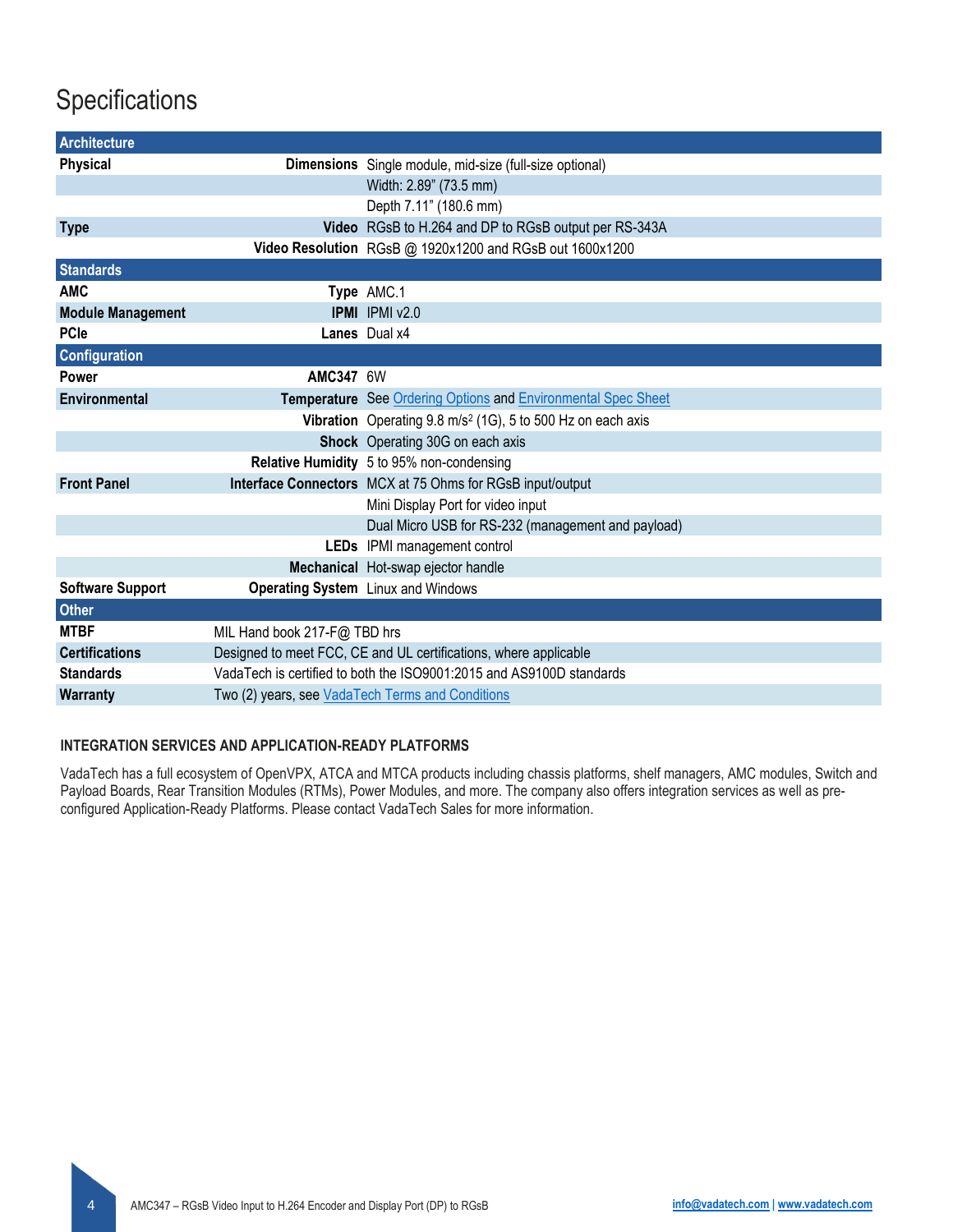### <span id="page-4-0"></span>Ordering Options

### **AMC347 – 00C-000-00J**

| $C =$ Front Panel                                 | $J =$ Temperature Range and Coating                                                                                                                                                                                                                                                                                                                                                                                                                                                                                                                                                                                               |
|---------------------------------------------------|-----------------------------------------------------------------------------------------------------------------------------------------------------------------------------------------------------------------------------------------------------------------------------------------------------------------------------------------------------------------------------------------------------------------------------------------------------------------------------------------------------------------------------------------------------------------------------------------------------------------------------------|
| 1 = Reserved<br>$2 = Mid-size$<br>$3$ = Full-size | $0 =$ Commercial (-5 $^{\circ}$ to +55 $^{\circ}$ C), No coating<br>1 = Commercial $(-5^{\circ}$ to +55 $^{\circ}$ C), Humiseal 1A33 Polyurethane<br>$2 =$ Commercial (-5 $\degree$ to +55 $\degree$ C), Humiseal 1B31 Acrylic<br>$3 =$ Industrial (-20 $\degree$ to +70 $\degree$ C). No coating<br>$4 =$ Industrial (-20 $\degree$ to +70 $\degree$ C), Humiseal 1A33 Polyurethane<br>$5 =$ Industrial (-20 $\degree$ to +70 $\degree$ C), Humiseal 1B31 Acrylic<br>$6$ = Extended (-40 $\degree$ to +85 $\degree$ C), Humiseal 1A33 Polyurethane<br>$7$ = Extended (-40 $^{\circ}$ to +85 $^{\circ}$ C). Humiseal 1B31 Acrylic |

### Related Products

UTC004

![](_page_4_Picture_5.jpeg)

- Single module, full size per AMC.0
- Unified 1 GHz quad-core CPU for MCMC, Shelf Manager, Clocking, and Fabric management
- Automatic fail-over with redundant UTC004s

#### AMC726

![](_page_4_Picture_10.jpeg)

- Intel® 4th Gen Core i7-4700EQ with QM87 chipset
- PCIe Gen3 x4 on Ports 4-7 and 8-11 or single PCIe x8 on Ports 4-11 (AMC.1)
- Serial over LAN

AMC350

![](_page_4_Picture_15.jpeg)

- Quad H.264 Encoder
- HDMI digital video input
- Encodes to H.264, MPEG-4 and H.263 up to Full-HD